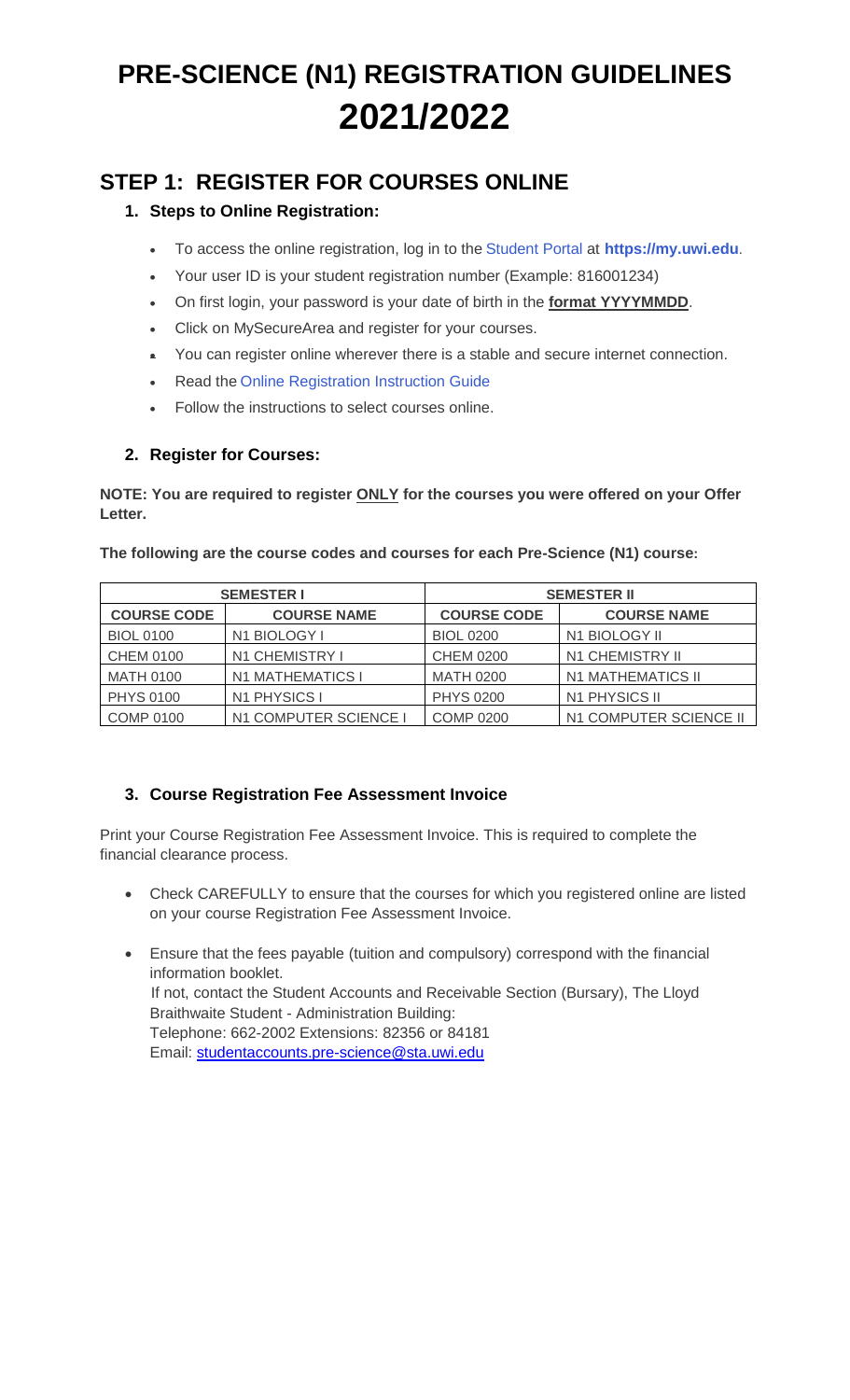# **STEP 2: ENROLL IN FEE PAY TO OBTAIN FINANCIAL CLEARANCE (NEW AND MANDATORY)**

- Click [here](https://mycas.sta.uwi.edu/cas/login?service=https%3A%2F%2Fmy.uwi.edu%2Fpaf%2Fauthorize) to log into the **[Student Portal](https://mycas.sta.uwi.edu/cas/login?service=https%3A%2F%2Fmy.uwi.edu%2Fpaf%2Fauthorize)** to register for Fee Pay.
- Click MySecure Area
- Follow the order of activities under the heading Registration Road Map
	- $\circ$  Select the semester with an active status to enroll for courses online
	- o Print Fee Sheet
	- o Select Fee Pay to enroll in a payment plan. [See tutorial video.](https://youtu.be/uhzSl5lgAIA)

Additional information:

- Have questions about the Student Amenities Fee? [Click here](https://sta.uwi.edu/resources/documents/Student_Amenities_Fee_FAQs.pdf) to learn more.
- Read the [Frequently Asked Questions \(FAQs\)](https://sta.uwi.edu/registration/documents/FAQ_Fee_Pay.pdf) about FEE Pay.

# **STEP 3: Trinidad and Tobago Citizens ONLY-REGISTER FOR GATE** *(Government Assistance for Tuition Expenses)*

#### 1. **REGISTER TO OBTAIN e-GATE IDENTIFICATION NUMBER**

First, you must register for the GATE e-Service at the GATE Registration Centre (GRC). Visit **<https://sta.uwi.edu/gate/>** to find out about the **[GATE procedure](https://sta.uwi.edu/gate/)**, including eligibility, means testing and more.

To successfully register for the GATE e-Service, you must

- o present original copies of your *birth certificate*, and one other form of identification (*National ID* or *passport* ONLY), and
- o provide *a valid e-mail address* for receiving notifications.

After registering at the GATE Registration Centre, you will receive an email informing you that a GATE e-Service account has been created for you, along with an activation code, GATE e-Service ID, and password. After activation, use the GATE e-Service ID and password to log in to your account on the GATE e-Service website (**[www.e](https://www.e-gate.gov.tt/)[gate.gov.tt](https://www.e-gate.gov.tt/)**), and apply for GATE online.

#### 2. **APPLY FOR e-GATE FUNDING**

To apply online for e-GATE funding you must have soft copies (scanned PDF OR JPEG) of the following documents:

- o UWI acceptance letter (for new students only)
- o Electronic birth certificate and one other form of identification (National ID or passport ONLY)
- o Marriage/divorce certificate (for married/divorced students)
- o Latest results slip
- o Deed poll (for name change)

Complete, edit or re-submit your application as necessary. On completion, print and sign a Student Copy of the electronic application form and attach it to your UWI fee sheet.

#### 3. **SELECT THE APPROPRIATE PERIOD ON THE E-GATE APPLICATION FORM**

- o For the 2021/2022 Academic Year, select the period September 2021 to August 2022.
- o Select this period whether you are applying for funding for Semester 1 **or** Semester 2.

#### 4. **SELECT THE APPROPRIATE SEMESTER ON THE E-GATE APPLICATION FORM** o **DO NOT** select **ANNUAL**.

- $\circ$  Select Semester 1 (one) if you are applying for funding for September to December.
- $\circ$  Select Semester 2 (two) if you are applying for funding for January to May.
- $\circ$  Select Semester 3 (three) if you are applying for funding for May to July.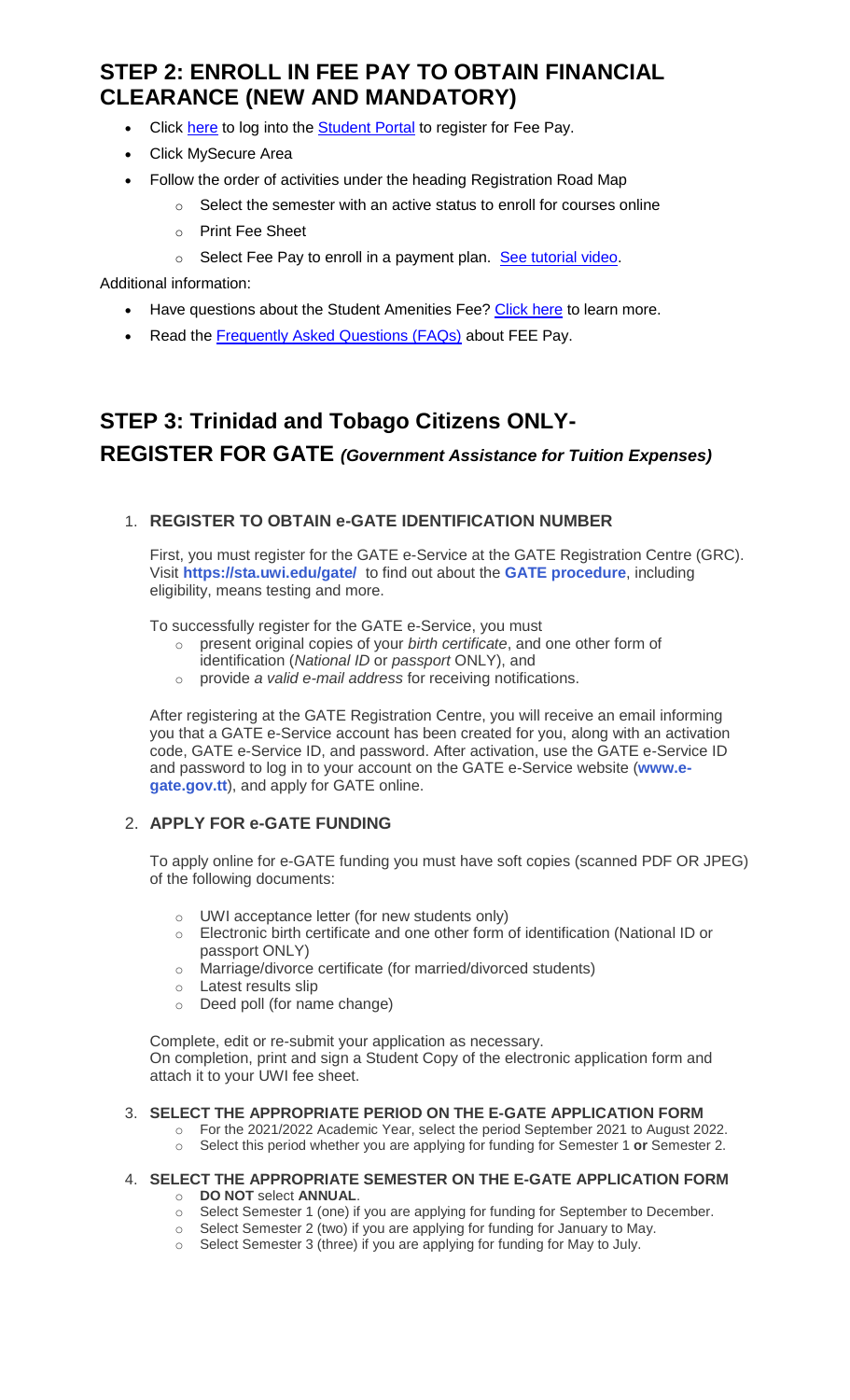#### 5. **INSERT YOUR UWI STUDENT REGISTRATION NUMBER ON THE E-GATE APPLICATION FORM**

- o New students your UWI registration number is included in your offer letter.
- o Continuing students Use you assigned UWI registration number. DO NOT use the number on your UWI Student Smart Card.

#### 6. **SELECT THE CORRECT INSTITUTION ON THE E-GATE APPLICATION FORM** o Select "**The University of the West Indies, St. Augustine**."

#### 7. **PRINT THE STUDENT COPY OF THE E-GATE APPLICATION FORM**

- o Sign the copy of the printed form.
- $\circ$  Submit the signed form to UWI along with the documents listed in STEP 4 below.

Please ensure the correct information is entered under programme information:

- Programme Level: Certificate
- Programme: Certificate Pre-Science Programme N1
- Enrolment Type: Full-time
- Enrolment year: Year 1
- $\bullet$  Period: Sep 2021 Aug 2022
- Academic year: 21/22
- Semester: 1 (DO NOT select ANNUAL) Select Semester I (one) if you are applying for funding for Sept. – Dec. Select Semester II (two) if you are applying for funding for Jan. to May.
- Level: 1

#### **If the above information on the e-GATE Application Form is incorrect, it will NOT be accepted.**

# **STEP 4: MAINTAIN FINANCIAL CLEARANCE**

#### **Submit Your Registration Documents**

This should be submitted via **[e-Courier](https://e-courier.ca/aQ?is=Zjkl33oH3Y8e)** before the deadline date of your first instalment. You are required to scan the following documents (as applicable), then save and upload them as **ONE** PDF document.

- a. Signed fee assessment sheet
- b. Signed e-GATE application form (where applicable)
- c. Scholarship letter (where applicable)
- d. Proof of payment (where applicable)
	- 1. Bank Deposit Slip (Front and Back)
	- 2. Online Transfer
	- 3. Wire transfer
- e. Final Project/Thesis Submission receipt (where applicable)
- f. Approved Tuition Waiver Forms (where applicable)

After you have saved all your documents into a SINGLE PDF file, re-name your file using the following information:

- 1. Student ID number
- 2. Student's full name (first name and last name)
- 3. Faculty (select as appropriate: FOE, FFA, FHE, FOL, FMS, FSS, FST, AOS-Academy of Sport)

#### Example: **816000430SamPaulFSS**

**NOTE:** Students accessing GATE funding must register for the GATE e-Service ID at the GATE Registration Centre (See STEP 2 above). The e-GATE Application Form must be signed at the top and the following information must be clearly seen:

Period: **September 2021 - August 2022** Academic Year **2021 / 2022** Semester: **1**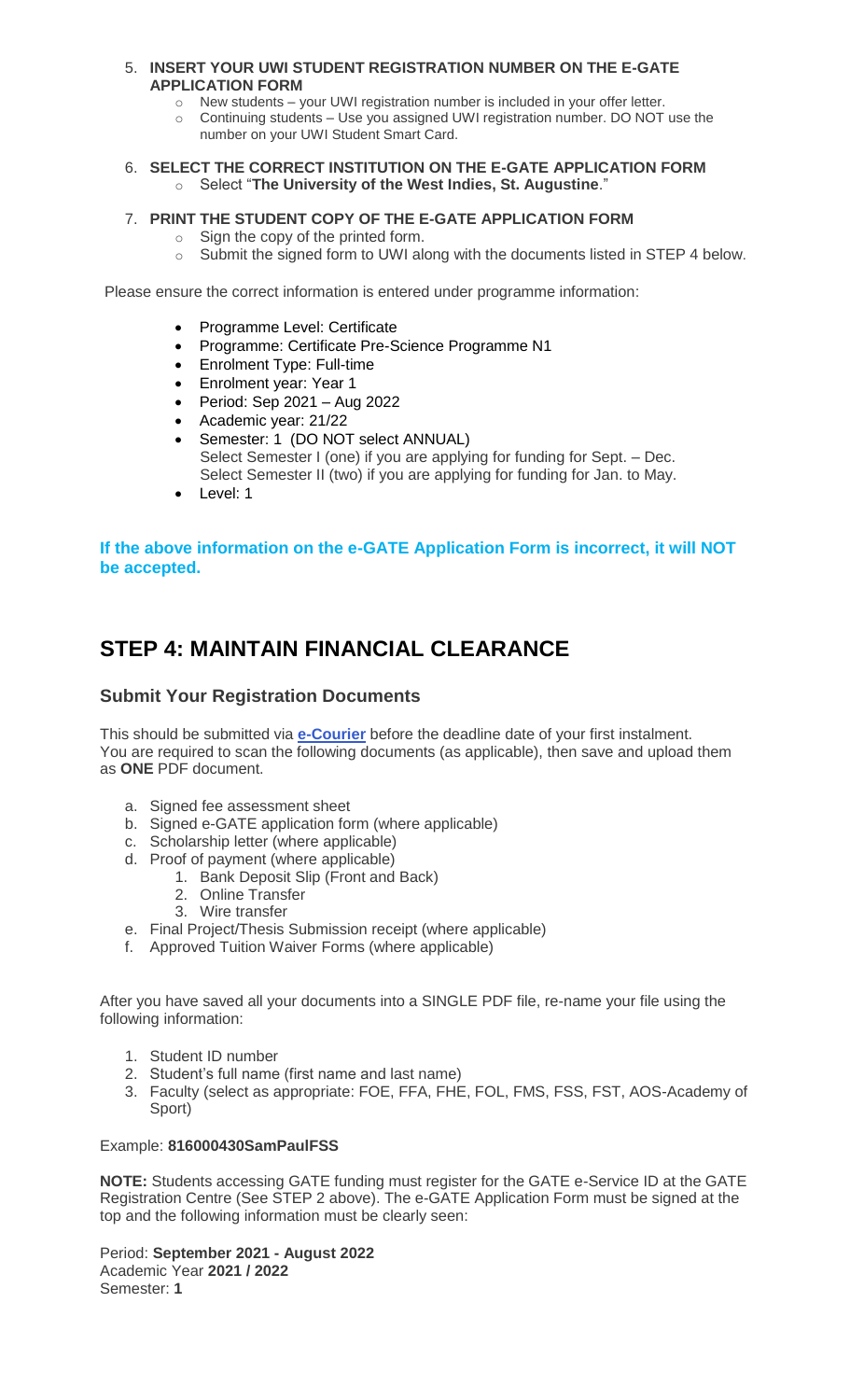#### **PENALTY FOR NON-PAYMENT OF FEES**

An AR Hold (Accounts Receivable) will be placed on your account once a payment is missed.

#### **PAY INSTALMENTS ON TIME**

| <b>Automated Payment Plans - Sponsored Students</b> |                                               |                                        |                                               |                                                  |                                                  |                                        |  |  |
|-----------------------------------------------------|-----------------------------------------------|----------------------------------------|-----------------------------------------------|--------------------------------------------------|--------------------------------------------------|----------------------------------------|--|--|
| Instalments                                         | Semester 1<br><b>Deadline</b><br><b>Dates</b> | $\frac{0}{0}$<br>of Fees<br><b>Due</b> | Semester 2<br><b>Deadline</b><br><b>Dates</b> | $\frac{0}{0}$<br><b>of</b><br>Fees<br><b>Due</b> | <b>Summer</b><br><b>Deadline</b><br><b>Dates</b> | $\frac{0}{0}$<br>of Fees<br><b>Due</b> |  |  |
| 1st Instalment                                      | 02-Oct-21                                     | $15*$                                  | 1-Feb-22                                      | 15                                               | 31-May-22                                        | 50                                     |  |  |
| 2nd Instalment                                      | 15-Oct-21                                     | $15*$                                  | 28-Feb-22                                     | 15                                               | 30-Jun-22                                        | 50                                     |  |  |
| 3rd Instalment                                      | <b>15-Nov-21</b>                              | 70                                     | 31-Mar-22                                     | 70                                               |                                                  |                                        |  |  |
| Automated Payment Plans - Non- Sponsored Students   |                                               |                                        |                                               |                                                  |                                                  |                                        |  |  |
| Instalments                                         | Semester 1<br><b>Deadline</b><br><b>Dates</b> | $\frac{0}{0}$<br>of Fees<br>Due        | Semester 2<br><b>Deadline</b><br><b>Dates</b> | $\frac{0}{0}$<br>of<br>Fees<br><b>Due</b>        | <b>Summer</b><br><b>Deadline</b><br><b>Dates</b> | $\frac{0}{0}$<br>of Fees<br><b>Due</b> |  |  |
| 1st Instalment                                      | 02-Oct-21                                     | $40*$                                  | $1-Feb-22$                                    | 40                                               | 31-May-22                                        | 50                                     |  |  |
| 2nd Instalment                                      | 15-Oct-21                                     | 30                                     | 28-Feb-22                                     | 30                                               | 30-Jun-22                                        | 50                                     |  |  |
| 3rd Instalment                                      | <b>15-Nov-21</b>                              | 30                                     | 31-Mar-22                                     | 30                                               |                                                  |                                        |  |  |

#### **HOW TO PAY YOUR FEES**

Students can pay fees using any **ONE** of the following methods:

- 1. **Pay online** Mastercard or Visa Credit Cards, International Debit Chip Cards, and Trinidad & Tobago Debit Chip Cards accepted.
	- a. Log on to the Student Portal at **[https://my.uwi.edu.](https://my.uwi.edu/)**
	- b. Log on to **mySecure Area**
	- c. Select **Student Services & Financial Aid**
	- d. Click **Student Records**
	- e. Select **FEE PAY**
	- f. From there, follow steps to complete payment.

**NOTE**: You can click in the "amount" field to change it to your desired figure. Once the payment is completed you will receive confirmation via email.

#### 2. **Pay at any branch of Republic Bank Ltd**.

- a. Use The UWI student bank deposit slip or general deposit slip to make a payment to **Account Number: 160 284 581 001 CHQ.**
- b. Make sure that the student's **name, address, and UWI Student ID number** are entered on the bank deposit slip.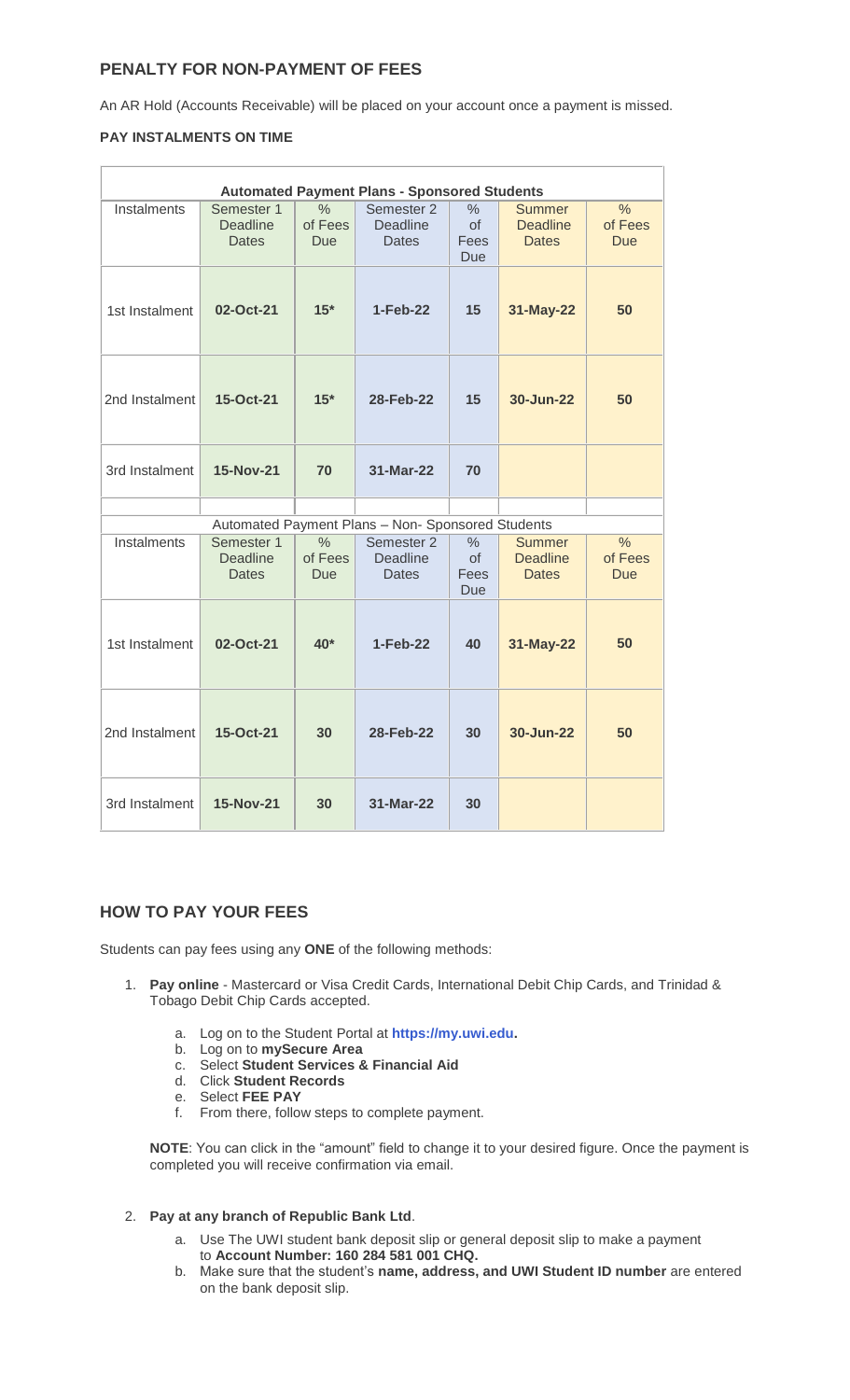c. You must receive one of the following from the bank teller: **either** 2 copies of the UWI deposit slip **or** a validated print of transaction.

#### 3. **Pay through Internet Banking to the following bank account:**

Republic Bank Limited UWI, St. Augustine, Trinidad RT Number: 010100903 Account Number: 160 284 581 001 CHQ Account Type: CHQ Account Name: The University of the West Indies Reason for Payment: *Provide details e.g. Student ID #, Name, Reference #, etc*.

#### 4. **Pay through Wire Transfer**

*TTD Deposits ONLY* Republic Bank Limited UWI, St. Augustine, Trinidad Swift Address RBNKTTPX Account: 160 284 581 001 CHQ Account Name: The University of the West Indies Reason for Payment: Provide details e.g. Student ID #, Name, Reference #, etc.

*USD Deposits ONLY Intermediary Bank (Pay-Thru Bank) FW 026 009 593* Bank of America 100 West 33rd Street New York New York 10001 USA Swift Address: BOFAUS3N

*Receiving Bank* (Holder of the recipient's account) Account #65503 52163 Republic Bank Limited FOREX Trinidad Swift Address: RBNKTTPX Account No. / Beneficiary Customer for Account #0002/110/10635 CHQ The University of the West Indies, St Augustine Reason for Payment:

## **STEP 5: GET UWI STUDENT ID CARD/SMART CARD**

#### **INSTRUCTIONS FOR NEW STUDENTS**

As a new incoming student, you can submit your photo online to be printed on your UWI ID Card by following the steps below:

- 1. **Have someone take your picture.** For more details and instructions on the criteria for acceptable photos: **<https://idcard.sta.uwi.edu/Guide>**
- 2. **Complete online course selection to receive an e-mail with login credentials.** On completion of on-line course selection, an e-mail will be sent to **your personal email address** with the information and login credentials to access the UWI ID Card Photo Upload Application.

#### 3. **Upload photo.**

Login to the **[UWI ID Card Photo Upload Application](https://idcard.sta.uwi.edu/)** with the credentials received and upload your photo.

4. **Photo will be validated.**

Your photo will be reviewed to determine whether it is appropriate to be printed on the UWI ID Card. If your photo is approved, you will receive a notice stating the location, date and time to collect your UWI ID Card. If the photo has been rejected, you must